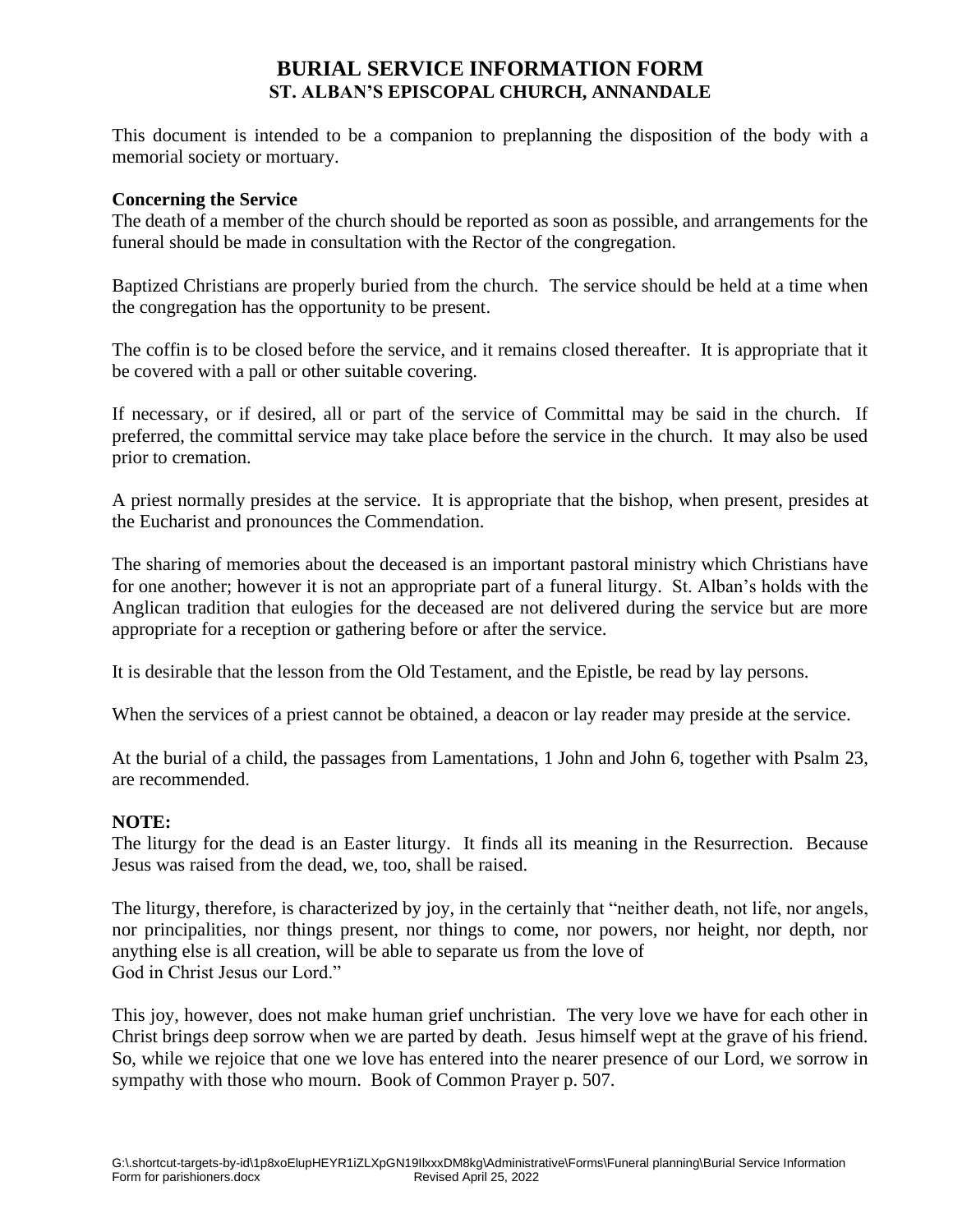# **FUNERAL PLANNING SHEET**

| <b>Full Name</b>                                                                                                                                      |                                                                                                                                                                                                                               |
|-------------------------------------------------------------------------------------------------------------------------------------------------------|-------------------------------------------------------------------------------------------------------------------------------------------------------------------------------------------------------------------------------|
| Goes by                                                                                                                                               |                                                                                                                                                                                                                               |
| Date of                                                                                                                                               |                                                                                                                                                                                                                               |
| <b>Birth</b><br>Date of                                                                                                                               |                                                                                                                                                                                                                               |
| burial                                                                                                                                                | Time of burial service                                                                                                                                                                                                        |
| service                                                                                                                                               |                                                                                                                                                                                                                               |
| <b>Disposition of the Body</b>                                                                                                                        |                                                                                                                                                                                                                               |
| ⊔<br>Full body burial                                                                                                                                 | Cremation after service<br>ப                                                                                                                                                                                                  |
| Cremation before service<br>$\Box$                                                                                                                    | Body willed to medical science<br>⊔                                                                                                                                                                                           |
| <b>Place of Disposition</b>                                                                                                                           |                                                                                                                                                                                                                               |
| ◻<br>St. Alban's Memorial Grove                                                                                                                       |                                                                                                                                                                                                                               |
| ⊔<br>ப<br>Other:                                                                                                                                      | Cemetery elsewhere: Note that the contract of the contract of the contract of the contract of the contract of the contract of the contract of the contract of the contract of the contract of the contract of the contract of |
| If St. Alban's Memorial Grove,                                                                                                                        |                                                                                                                                                                                                                               |
| will burial be part of the service, or private (family only)? $\Box$ public                                                                           | $\Box$ private                                                                                                                                                                                                                |
| <b>Place of Service</b>                                                                                                                               |                                                                                                                                                                                                                               |
| ◻<br>St. Alban's<br>Graveside: Where?<br>ப<br>□<br>❏                                                                                                  |                                                                                                                                                                                                                               |
| Will the remains be present at the service? $\Box$ yes $\Box$ no<br>If no, will there be a photo of the deceased at the service? $\Box$ yes $\Box$ no |                                                                                                                                                                                                                               |
| <b>Type of Service</b>                                                                                                                                |                                                                                                                                                                                                                               |
| <b>Burial Service with Communion</b>                                                                                                                  |                                                                                                                                                                                                                               |
| Rite I (BCP p. $469$ )<br>⊔                                                                                                                           | Rite II (BCP $p. 491$ )<br>⊔                                                                                                                                                                                                  |
| Eucharistic Prayer: $\Box I$<br>$\Box$                                                                                                                | Eucharistic Prayer: $\Box A$ $\Box B$ $\Box C$<br>- UD                                                                                                                                                                        |
| Burial Office only:<br>⊔                                                                                                                              |                                                                                                                                                                                                                               |
| Rite I (BCP p. $469$ )                                                                                                                                | Rite II (BCP $p. 491$ )                                                                                                                                                                                                       |
| Ushers                                                                                                                                                | Gift bearers                                                                                                                                                                                                                  |
| (to hand out programs and open doors)                                                                                                                 | (bring bread and wine to the altar)                                                                                                                                                                                           |
| Approximate number of guests: __________                                                                                                              | Approximate number of family members:                                                                                                                                                                                         |
| Form for parishioners.docx                                                                                                                            | G:\shortcut-targets-by-id\1p8xoElupHEYR1iZLXpGN19llxxxDM8kg\Administrative\Forms\Funeral-planning\Burial-Service-Information<br>Revised April 25, 2022                                                                        |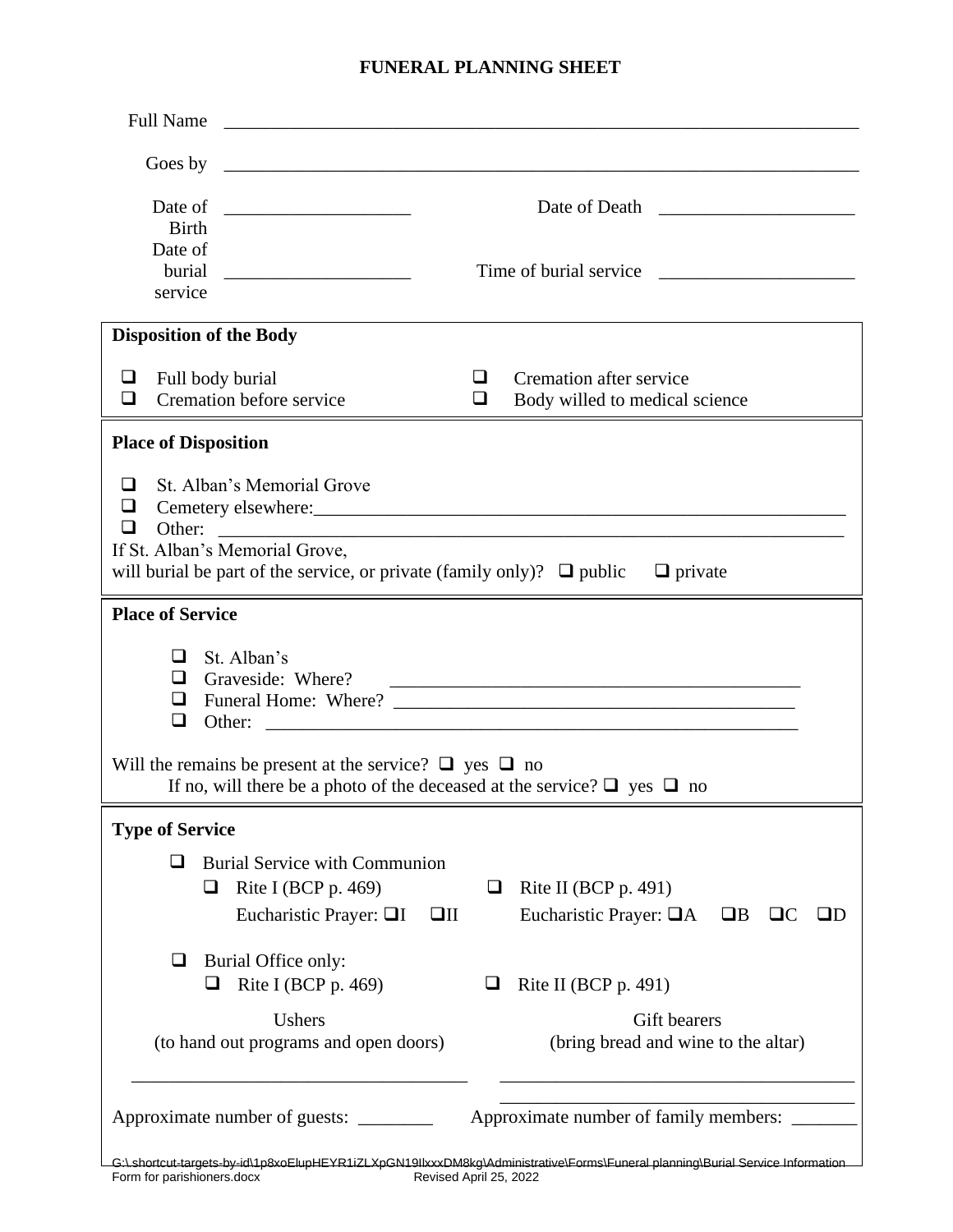#### **MUSIC**

*(See Appendix of suggested hymns for funeral and memorial services at St. Alban's)*

Prelude request: **\_\_\_\_\_\_\_\_\_\_\_\_\_\_\_\_\_\_\_\_\_\_\_\_\_\_\_\_\_\_\_\_\_\_\_\_\_\_\_\_\_\_\_\_**

**The processional may either be a spoken anthem or a processional hymn. There is one anthem for Rite I and two anthems for Rite II. For the Processional, select either an anthem or a hymn.** Anthems: (BCP page 469 (Rite I), or BCP pages 491 & 492 (Rite II))

|                                          | Number | Title |
|------------------------------------------|--------|-------|
| Processional Hymn<br>or<br>Spoken anthem |        |       |
| Gospel Hymn                              |        |       |
| <b>Communion Hymns</b>                   |        |       |
| Recessional Hymn                         |        |       |
| Sanctus                                  |        |       |

Postlude request: **\_\_\_\_\_\_\_\_\_\_\_\_\_\_\_\_\_\_\_\_\_\_\_\_\_\_\_\_\_\_\_\_\_\_\_\_\_\_\_\_\_\_\_\_**

**Notes:**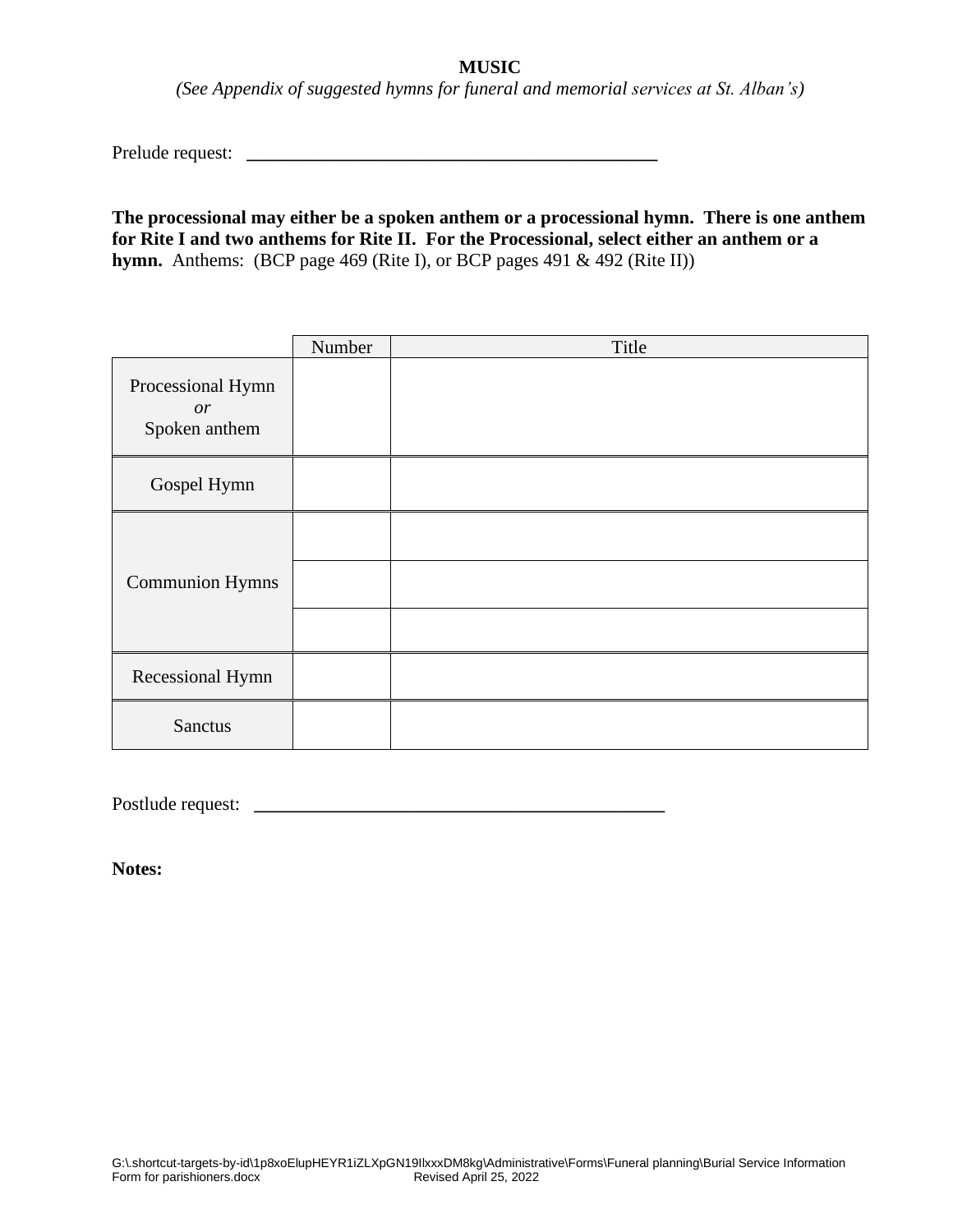#### **READINGS**

(*See appendix for readings*)

# **Old Testament:**

Lector:

- $\Box$  Isaiah 25: 6-9 (He will swallow up death in victory.)
- ❑ Isaiah 61:1-3 (To comfort those who mourn.)
- $\Box$  Lamentations 3:22-26, 31-33 (The Lord is good to those who wait for him.)
- ❑ Wisdom 3:1-5, 9 (The souls of the righteous are in the hands of God.)
- $\Box$  Job 19:21-27a (I know that my Redeemer lives.)
- ❑ Other: \_\_\_\_\_\_\_\_\_\_\_\_\_\_\_\_\_\_\_\_\_\_\_\_\_\_\_\_\_\_\_\_\_\_\_\_\_\_\_\_\_\_\_\_\_\_

### **Canticle or Psalm:**

 $Leader:$  $\Box$  Psalm 42:1-7  $\Box$  Psalm 130  $\Box$  Psalm 46  $\Box$  Psalm 139:1-11  $\Box$  Psalm 90:1-12  $\Box$  Psalm 116  $\Box$  Psalm 121  $\Box$  Canticle, number \_\_\_\_\_\_\_\_  $\Box$  Psalm 23  $\Box$  Hymn, number and tune  $\Box$ ❑ Psalm 23 *K.V.J.* ❑ Psalm 27 ❑ Psalm 106:1-5 **New Testament:** Lector: \_\_\_\_\_\_\_\_\_\_\_\_\_\_\_\_\_\_\_\_\_\_\_\_\_\_\_\_\_\_\_\_\_\_\_\_\_\_\_\_\_\_\_\_\_\_\_\_\_\_\_\_\_\_\_  $\Box$  Romans 8: 14-19, 34-35, 37-39 (The glory that shall be revealed.)  $\Box$  1 Corinthians 15:20-26, 35-38, 53-58 (The imperishable body.) ❑ 2. Corinthians 4:16-5:9 (Things that are unseen are eternal.)

- $\Box$  1 John 3:1-2 (We shall be like him.)
- $\Box$  Revelation 7:9-17 (God shall wipe away every tear.)
- $\Box$  Revelation 21:2-7 (Behold, I make all things new.)

#### **The Gospel:**

(At a celebration of the Eucharist the Gospel is read by a deacon, priest or bishop).

- $\Box$  John 5:24-27 (He who believes has everlasting life.)
- ❑ John 6:37-40 (All that the Father gives me shall come to me.)
- $\Box$  John 10:11-16 (I am the good shepherd.)
- $\Box$  John 11:21-27 (I am the resurrection and the life.)
- ❑ John 14:1-6 (In my Father's house are many rooms.)

#### **Prayers of the People:**

Intercessor: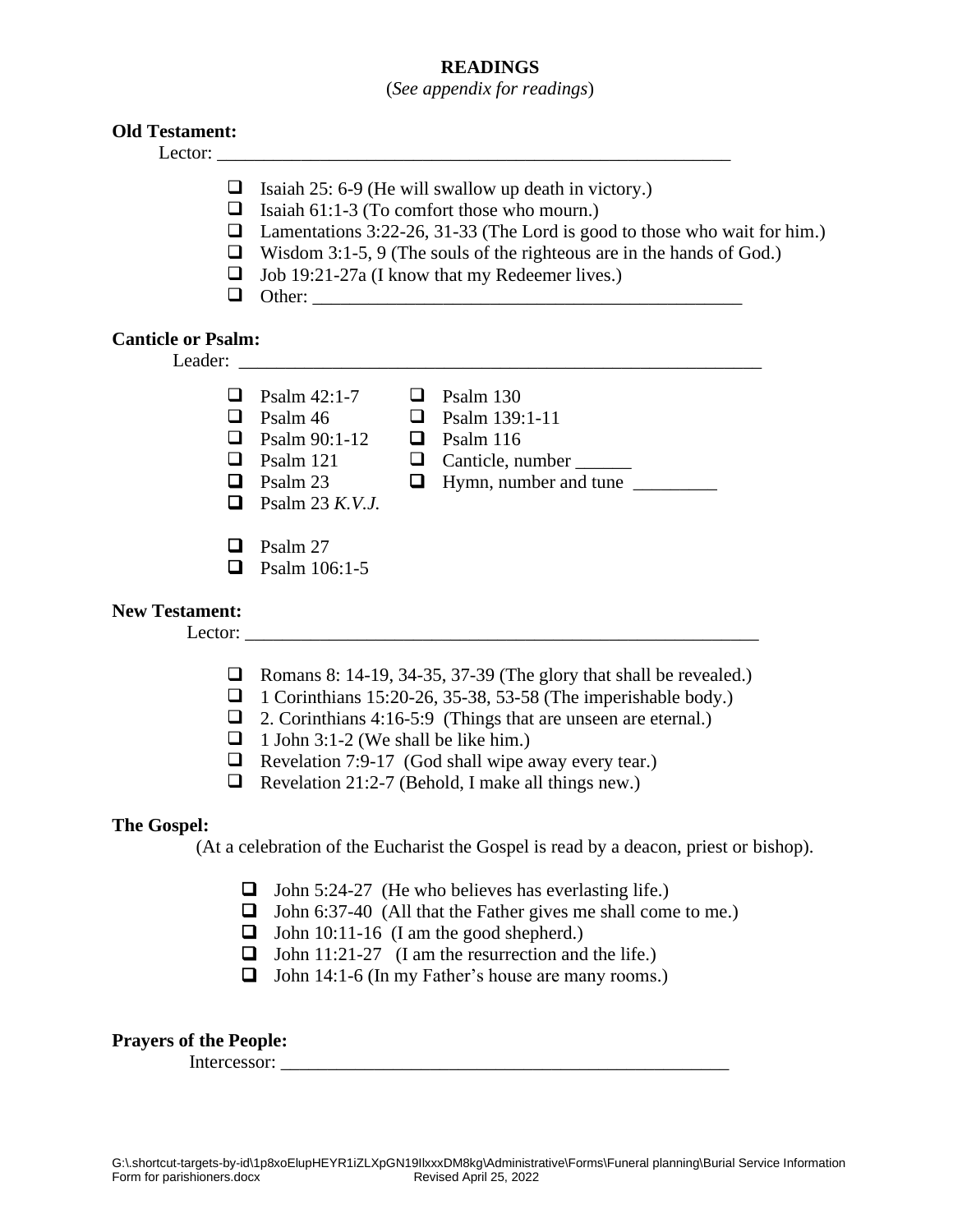#### **Memorial Gifts/donations (in lieu of flowers):**

- St. Alban's Episcopal Church Memorial Fund (*always included*)
- ❑ St. Alban's Episcopal Church Memorial Grove Fund
- ❑ Other *(Guests will be asked to send donations directly to the organization)*

\_\_\_\_\_\_\_\_\_\_\_\_\_\_\_\_\_\_\_\_\_\_\_\_\_\_\_\_\_\_\_\_\_\_\_\_\_\_\_\_\_\_\_\_\_\_\_\_\_\_\_\_\_\_\_\_\_

\_\_\_\_\_\_\_\_\_\_\_\_\_\_\_\_\_\_\_\_\_\_\_\_\_\_\_\_\_\_\_\_\_\_\_\_\_\_\_\_\_\_\_\_\_\_\_\_\_\_\_\_\_\_\_\_\_

\_\_\_\_\_\_\_\_\_\_\_\_\_\_\_\_\_\_\_\_\_\_\_\_\_\_\_\_\_\_\_\_\_\_\_\_\_\_\_\_\_\_\_\_\_\_\_\_\_\_\_\_\_\_\_\_\_

\_\_\_\_\_\_\_\_\_\_\_\_\_\_\_\_\_\_\_\_\_\_\_\_\_\_\_\_\_\_\_\_\_\_\_\_\_\_\_\_\_\_\_\_\_\_\_\_\_\_\_\_\_\_\_\_\_

### **St. Alban's General Endowment**

*"…all persons [are] to make wills, while they are in health, arranging for the disposal of their temporal goods, not neglecting, if they are able, to leave bequests for religious and charitable uses."* BCP, pg. 445

❑ Please send me information for including the St. Alban's General Endowment fund in my will.

### **Fee Schedule:**

*Clergy:* A burial service is part of the ministry of the clergy. If you would like to make a contribution to the Priest's Discretionary Fund, checks should be made out to St. Alban's Episcopal Church with the priest's name in the notation line.

- *Organist:* A fee of \$250 is made by check payable *to the organist*. Please make all arrangements for music directly with the organist.
- *Flowers***:** The church does not provide flowers for a funeral service, however, the family is welcome to order flowers if desired. For Saturday funerals the family can use the regular, Sunday altar flowers (delivered on Friday) or may order their own flowers. If the Sunday flowers are used, they will remain on the altar. If you would like flowers for the service, we ask that you contact our florist (below) to make arrangements. *No other flowers are permitted in the church.*

Due to space constraints, one flower display is permitted in the narthex.

# **Annandale Florist is our regular, Sunday florist, and is familiar with our altar setup.**

7025 Columbia Pike Annandale, VA 22003 (703) 256-2666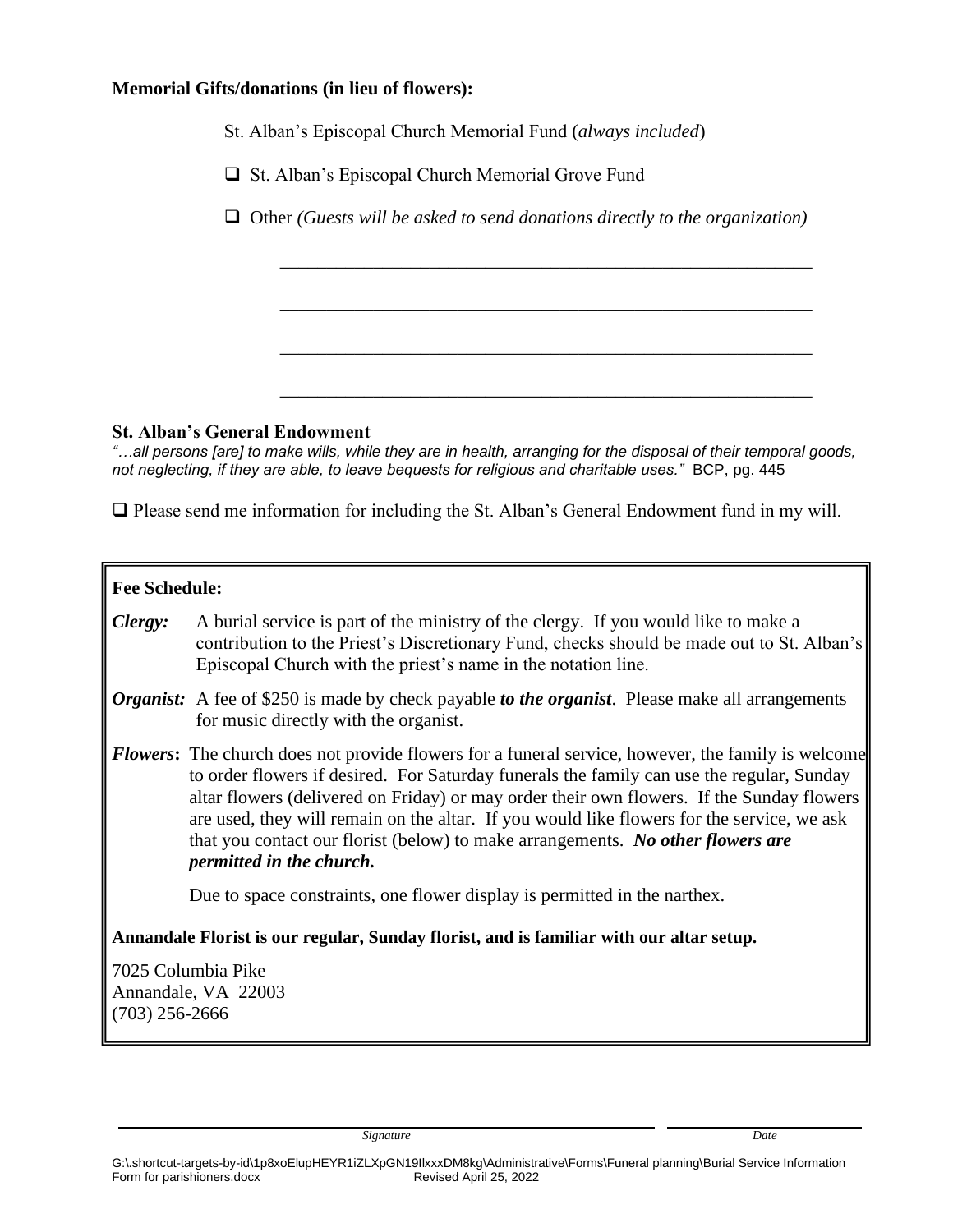# **Appendix of hymns for funeral and memorial services at St. Alban's**

The following hymns from *The Hymnal 1982* are especially appropriate for funeral and memorial services.

The columns to the right indicate the portions of the service for which a hymn is particularly appropriate.

| $\#$ | First line                                          | Tune                      | $\Omega$ | G | $*P$ | $*$ HE |  |
|------|-----------------------------------------------------|---------------------------|----------|---|------|--------|--|
| 208  | Alleluia! The strife is o'er, the battle done       | Victory                   |          |   |      |        |  |
| 287  | For all the saints, who from their labors rest      | <b>Sine Nomine</b>        |          |   |      |        |  |
| 336  | Come with us, O blessed Jesus                       | Werde munter              |          |   |      |        |  |
| 339  | Deck thyself, my soul, with gladness                | Schmücke dich             |          |   |      |        |  |
| 358  | Christ the Victorious, give to your servants        | Russia                    |          |   |      |        |  |
| 376  | Joyful, joyful, we adore thee                       | Hymn to Joy               |          |   |      |        |  |
| 429  | I'll praise my maker while I've breath              | Old 113th                 |          |   |      |        |  |
| 487  | Come, my Way, my Truth, my Life                     | The Call                  |          |   |      |        |  |
| 517  | How lovely is thy dwelling-place                    | <b>Brother James' Air</b> |          |   |      |        |  |
| 620  | Jerusalem, my happy home                            | Land of Rest              |          |   |      |        |  |
| 621  | Light's abode, celestial Salem                      | Rhuddlan                  |          |   |      |        |  |
| 623  | O what their joy and their glory must be            | O quanta qualia           |          |   |      |        |  |
| 624  | Jerusalem the golden, with milk and honey blest     | Ewing                     |          |   |      |        |  |
| 625  | Ye holy angels bright, who wait at God's right hand | Darwall's 148th           |          |   |      |        |  |
| 636  | How firm a foundation, ye saints of the Lord        | Foundation                |          |   |      |        |  |
| 637  | How firm a foundation, ye saints of the Lord        | Lyons                     |          |   |      |        |  |
| 645  | The King of love my shepherd is                     | St. Columba               |          |   |      |        |  |
| 646  | The King of love my shepherd is                     | Dominus regit me          |          |   |      |        |  |
| 657  | Love divine, all loves excelling                    | Hyfrydol                  |          |   |      |        |  |
| 658  | As longs the deer for cooling streams               | Martyrdom                 |          |   |      |        |  |
| 662  | Abide with me, fast falls the eventide              | Eventide                  |          |   |      |        |  |
| 664  | My Shepherd will supply my need                     | Resignation               |          |   |      |        |  |
| 665  | All my hope on God is founded                       | Michael                   |          |   |      |        |  |
| 680  | O God, our help in ages past                        | St. Anne                  |          |   |      |        |  |
| 684  | O for a closer walk with God                        | Caithness                 |          |   |      |        |  |
| 685  | Rock of ages, cleft for me                          | Toplady                   |          |   |      |        |  |
| 690  | Guide me, O thou great Jehovah                      | Cwm Rhondda               |          |   |      |        |  |
| 691  | My faith looks up to thee                           | Olivet                    |          |   |      |        |  |
| 706  | In your mercy, Lord, you called me                  | <b>Halton Holgate</b>     |          |   |      |        |  |
| 707  | Take my life, and let it be                         | Hollingside               |          |   |      |        |  |

These are only recommendations – there may be hymns that are particularly meaningful to you that you would like to include, and we are happy to include them. If you would like a hymn from another hymnal, we can certainly typeset it in music notation and include it in the worship leaflet, so long as we can abide by copyright restrictions.

Many of the hymns in our hymnal, particularly those traditionally sung on specific feast days like Easter, have verses with small asterisks next to them. These verses can usually be omitted without changing the sense of the words of the hymn. It's often a good idea to omit them, since they sometimes refer to specific days of the liturgical year.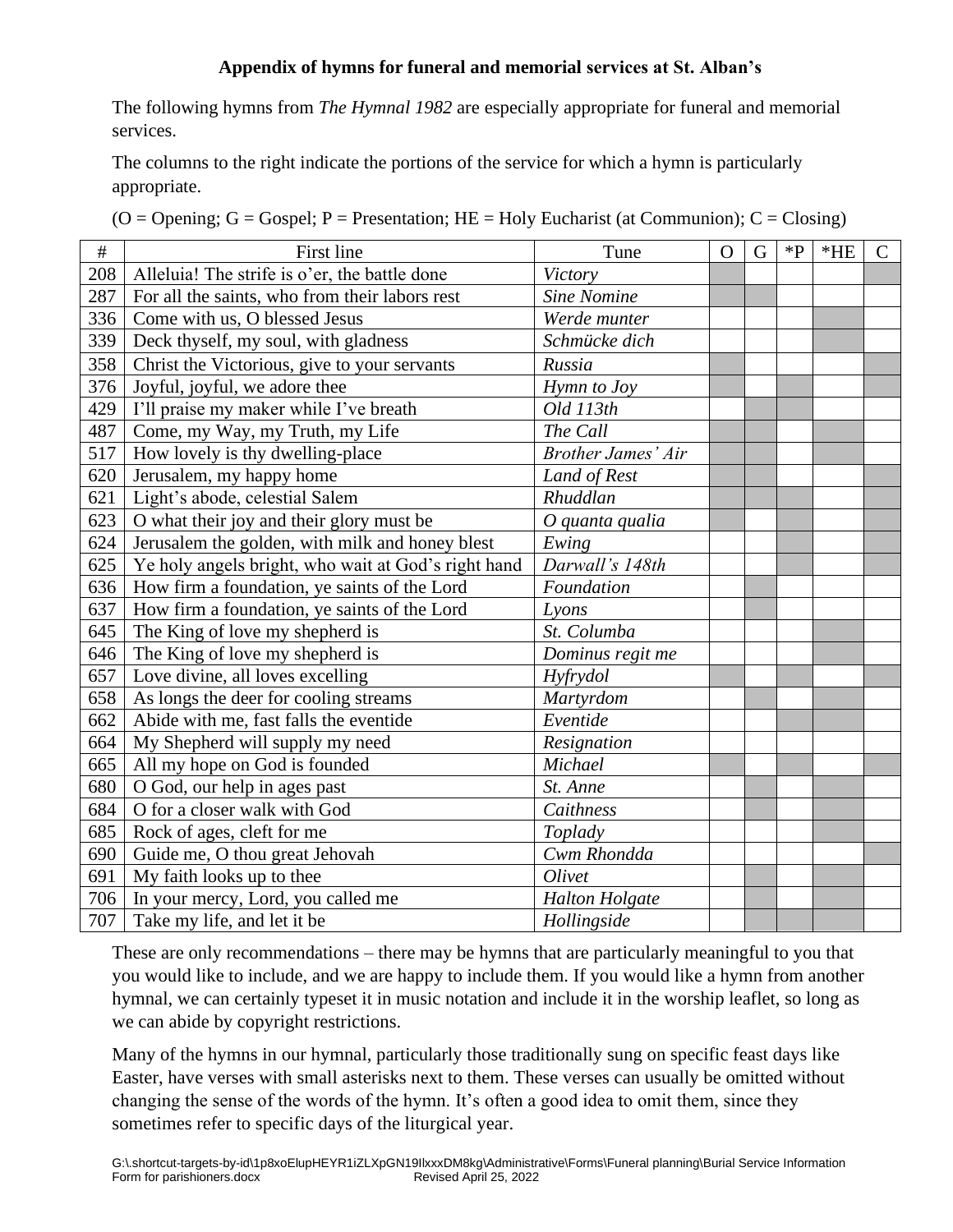These are simply recommendations – for example, if the table indicates a hymn is particularly appropriate for the Opening hymn, but you would prefer to have it sung at Communion, that's totally fine.

You can work directly from this table when choosing hymns. We are also happy to meet with you and work through these choices together.

When choosing a Gospel hymn, it can be helpful to reflect upon the Gospel reading which immediately follows.

In lieu of a presentation hymn, you can opt for an organ voluntary, or some other instrumental music. If there are musicians in the family who are willing to perform, this is often a good moment to feature them.

If you anticipate a large number of attendees and expect many of them to receive Communion, it may be a good idea to choose two or three hymns for that portion of the service, in case one hymn is not long enough to cover the distribution of Communion.

\*If there is not to be Communion, there is no need for a Presentation hymn or (a) hymn(s) during Communion.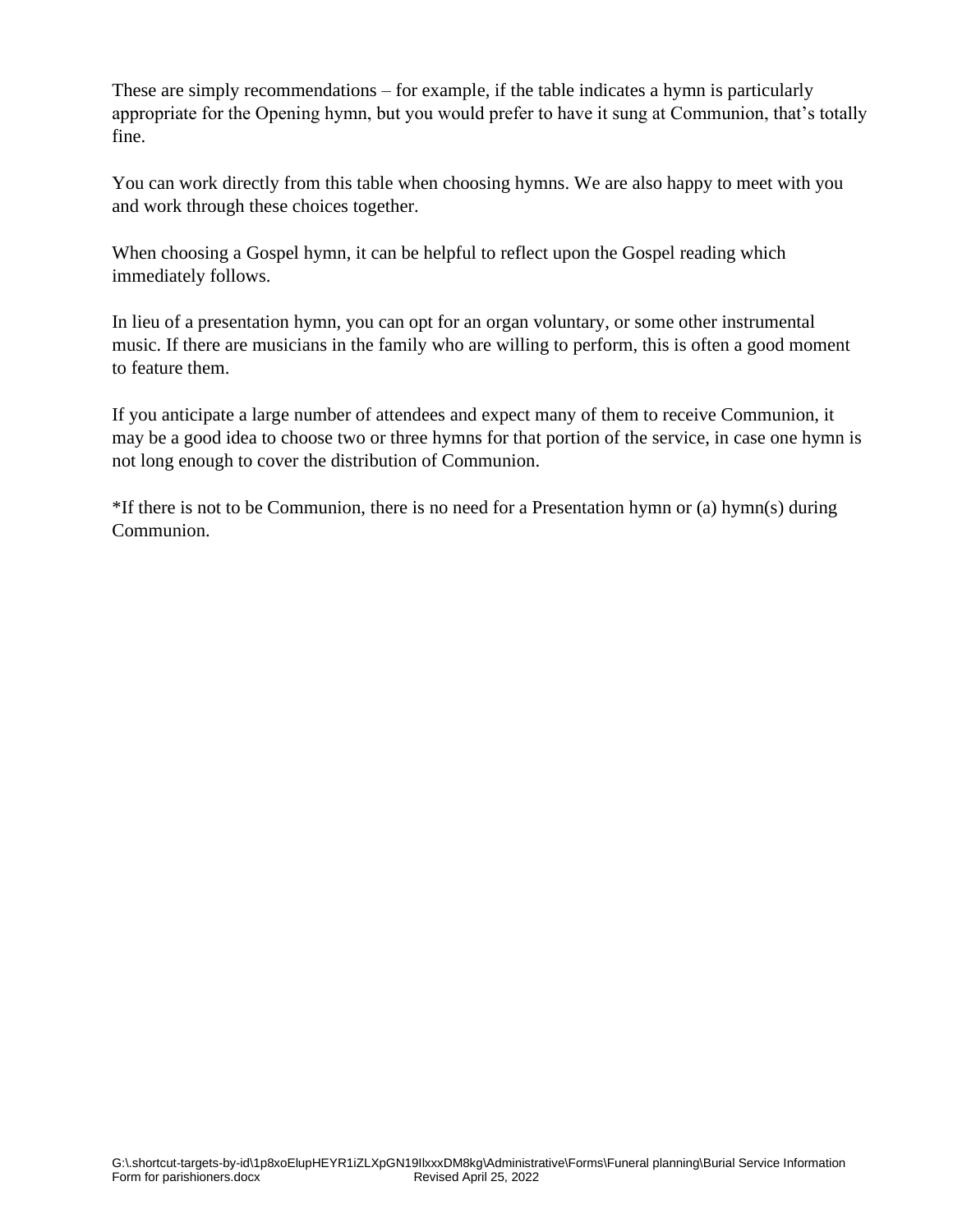*Suggested Old Testament Readings*

# **Isaiah 25:6-9**

On this mountain the Lord of hosts will make for all peoples a feast of rich food, a feast of wellmatured wines, of rich food filled with marrow, of well-matured wines strained clear. And he will destroy on this mountain the shroud that is cast over all peoples, the sheet that is spread over all nations; he will swallow up death for ever.

Then the Lord God will wipe away the tears from all faces, and the disgrace of his people he will take away from all the earth, for the Lord has spoken. It will be said on that day, Lo, this is our God; we have waited for him, so that he might save us. This is the Lord for whom we have waited; let us be glad and rejoice in his salvation.

# **Isaiah 61:1-3**

The spirit of the Lord God is upon me, because the Lord has anointed me;

he has sent me to bring good news to the oppressed, to bind up the broken-hearted,

to proclaim liberty to the captives, and release to the prisoners;

to proclaim the year of the Lord's favour, and the day of vengeance of our God;

to comfort all who mourn; to provide for those who mourn in Zion—

to give them a garland instead of ashes, the oil of gladness instead of mourning, the mantle of praise instead of a faint spirit.

They will be called oaks of righteousness, the planting of the Lord, to display his glory.

# **Lamentations 3:22-26, 31-33**

The steadfast love of the Lord never ceases, his mercies never come to an end;

they are new every morning; great is your faithfulness.

'The Lord is my portion,' says my soul, 'therefore I will hope in him.'

The Lord is good to those who wait for him, to the soul that seeks him.

It is good that one should wait quietly for the salvation of the Lord.

For the Lord will not reject for ever.

Although he causes grief, he will have compassion according to the abundance of his steadfast love; for he does not willingly afflict or grieve anyone.

# **Wisdom 3:1-5,9**

But the souls of the righteous are in the hand of God, and no torment will ever touch them. In the eyes of the foolish they seemed to have died, and their departure was thought to be a disaster, and their going from us to be their destruction; but they are at peace. For though in the sight of others they were punished, their hope is full of immortality. Having been disciplined a little, they will receive great good, because God tested them and found them worthy of himself; Those who trust in him will understand truth, and the faithful will abide with him in love, because grace and mercy are upon his holy ones, and he watches over his elect.

# **Job 19:21-27**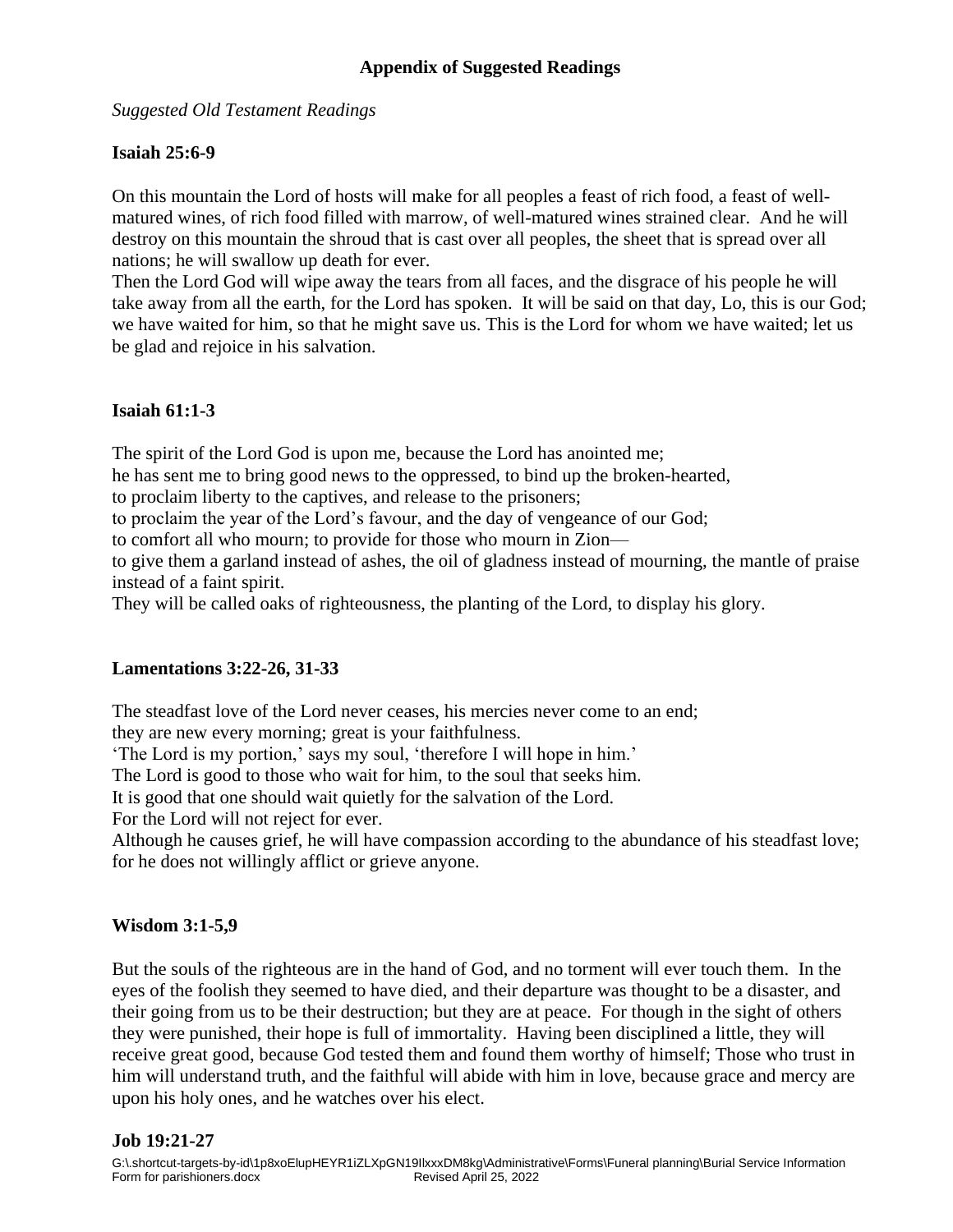Have pity on me, have pity on me, O you my friends, for the hand of God has touched me! Why do you, like God, pursue me, never satisfied with my flesh? 'O that my words were written down! O that they were inscribed in a book! O that with an iron pen and with lead they were engraved on a rock for ever! For I know that my Redeemer lives, and that at the last he will stand upon the earth; and after my skin has been thus destroyed, then in my flesh I shall see God, whom I shall see on my side, and my eyes shall behold, and not another.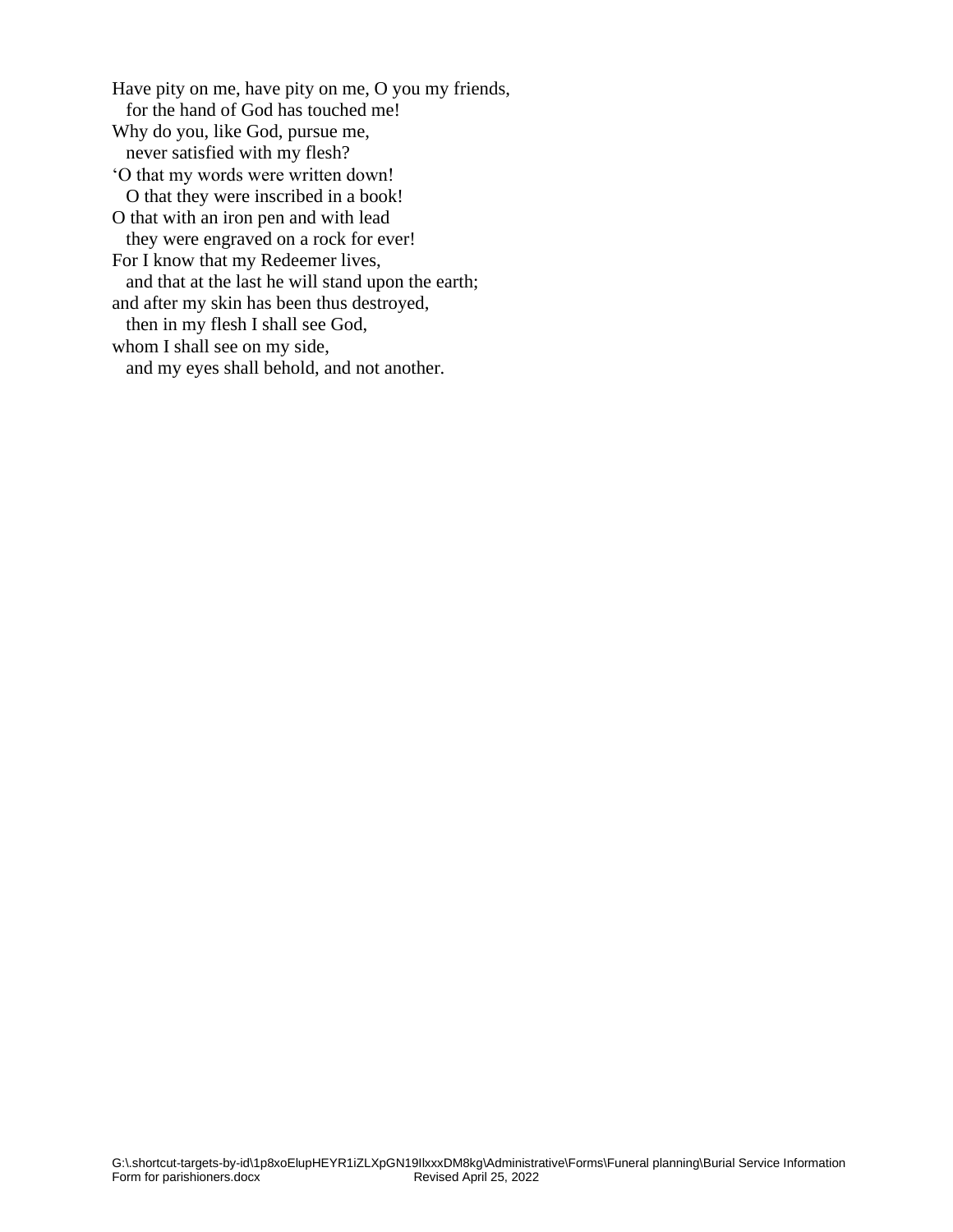### *Suggested Psalms*

### **Psalm 23**

- 1. The LORD is my shepherd; \* I shall not be in want.
- 2. He makes me lie down in green pastures \* and leads me beside still waters.
- 3. He revives my soul \* and guides me along right pathways for his Name's sake.
- 4. Though I walk through the valley of the shadow of death, I shall fear no evil; \* for you are with me; your rod and your staff, they comfort me.
- 5. You spread a table before me in the presence of those who trouble me; \* you have anointed my head with oil, and my cup is running over.
- 6. Surely your goodness and mercy shall follow me all the days of my life, \* and I will dwell in the house of the LORD for ever.

# **Psalm 23 (KJV)**

- 1. The LORD is my shepherd; \* I shall not want.
- 2. He maketh me to lie down in green pastures; \* he leadeth me beside the still waters.
- 3. He restoreth my soul; \*

he leadeth me in the paths of righteousness for his Name's sake.

- 4. Yea, though I walk through the valley of the shadow of death, I will fear no evil; \* for thou are with me; thy rod and thy staff, they comfort me.
- 5. Thou preparest a table before me in the presence of mine enemies; \* thou annointest my head with oil; my cup runneth over.
- 6. Surely goodness and mercy shall follow me all the days of my life, \* and I will dwell in the house of the LORD for ever.

# **Psalm 27**

- 1. The LORD is my light and my salvation; whom then shall I fear? \* the LORD is the strength of my life; of whom then shall I be afraid?
- 2. When evildoers came upon me to eat up my flesh, \* it was they, my foes and my adversaries, who stumbled and fell.
- 3. Though an army should encamp against me, \* yet my heart shall not be afraid;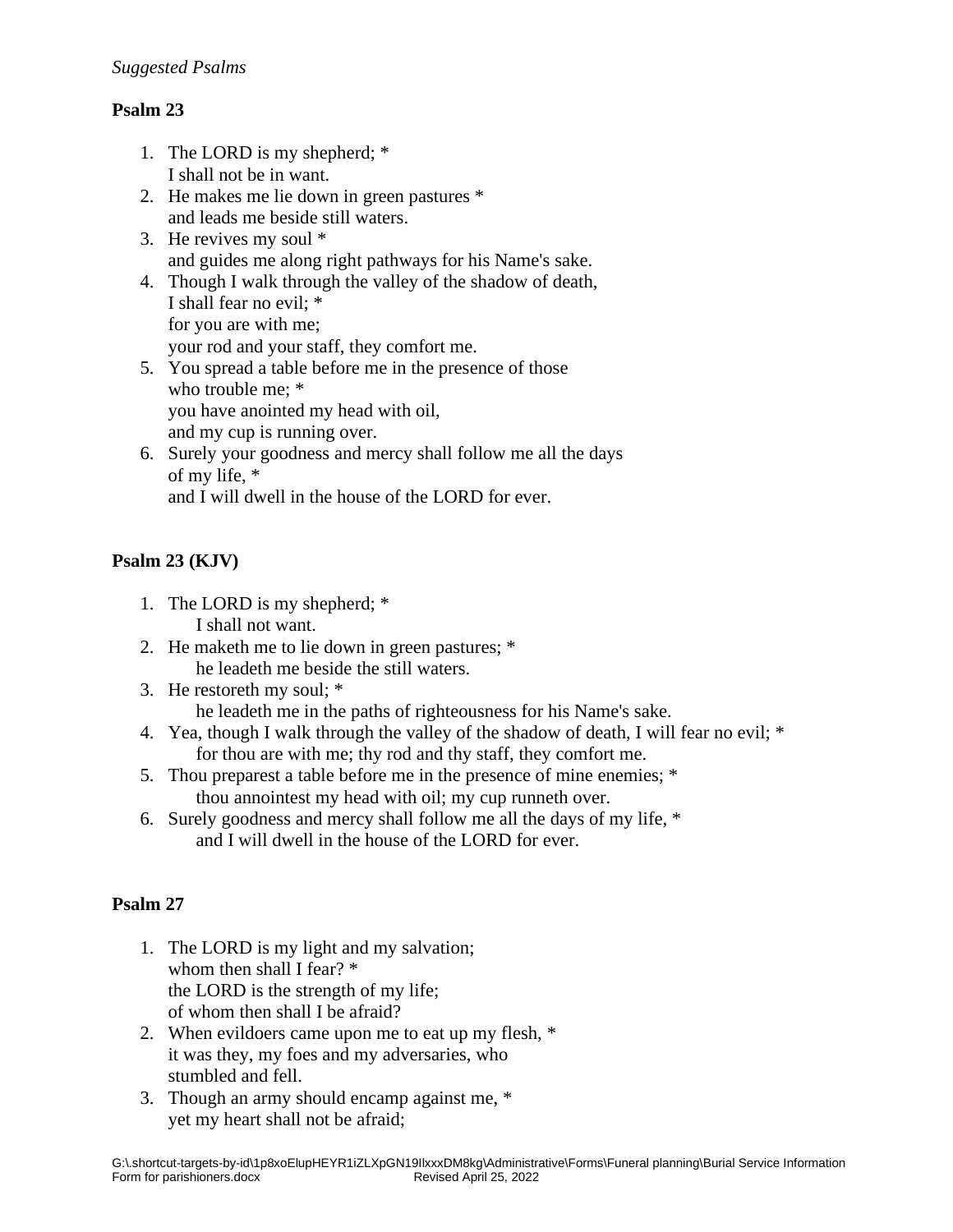- 4. And though war should rise up against me, \* yet will I put my trust in him.
- 5. One thing have I asked of the LORD; one thing I seek; \* that I may dwell in the house of the LORD all the days of my life;
- 6. To behold the fair beauty of the LORD \* and to seek him in his temple.
- 7. For in the day of trouble he shall keep me safe in his shelter; \* he shall hide me in the secrecy of his dwelling and set me high upon a rock.
- 8. Even now he lifts up my head \* above my enemies round about me.
- 9. Therefore I will offer in his dwelling an oblation with sounds of great gladness;  $*$ I will sing and make music to the LORD.
- 10. Hearken to my voice, O LORD, when I call; \* have mercy on me and answer me.
- 11. You speak in my heart and say, "Seek my face." \* Your face, LORD, will I seek.
- 12. Hide not your face from me, \* nor turn away your servant in displeasure.
- 13. You have been my helper; cast me not away; \* do not forsake me, O God of my salvation.
- 14. Though my father and my mother forsake me, \* the LORD will sustain me.
- 15. Show me your way, O LORD; \* lead me on a level path, because of my enemies.
- 16. Deliver me not into the hand of my adversaries, \* for false witnesses have risen up against me, and also those who speak malice.
- 17. What if I had not believed that I should see the goodness of the LORD \* in the land of the living!
- 18. O tarry and await the LORD'S pleasure; be strong, and he shall comfort your heart; \* wait patiently for the LORD.

# **Psalm 42:1-7**

- 1. As the deer longs for the water-brooks, \* so longs my soul for you, O God.
- 2. My soul is athirst for God, athirst for the living God; \* when shall I come to appear before the presence of God?
- 3. My tears have been my food day and night, \* while all day long they say to me, "Where now is your God?"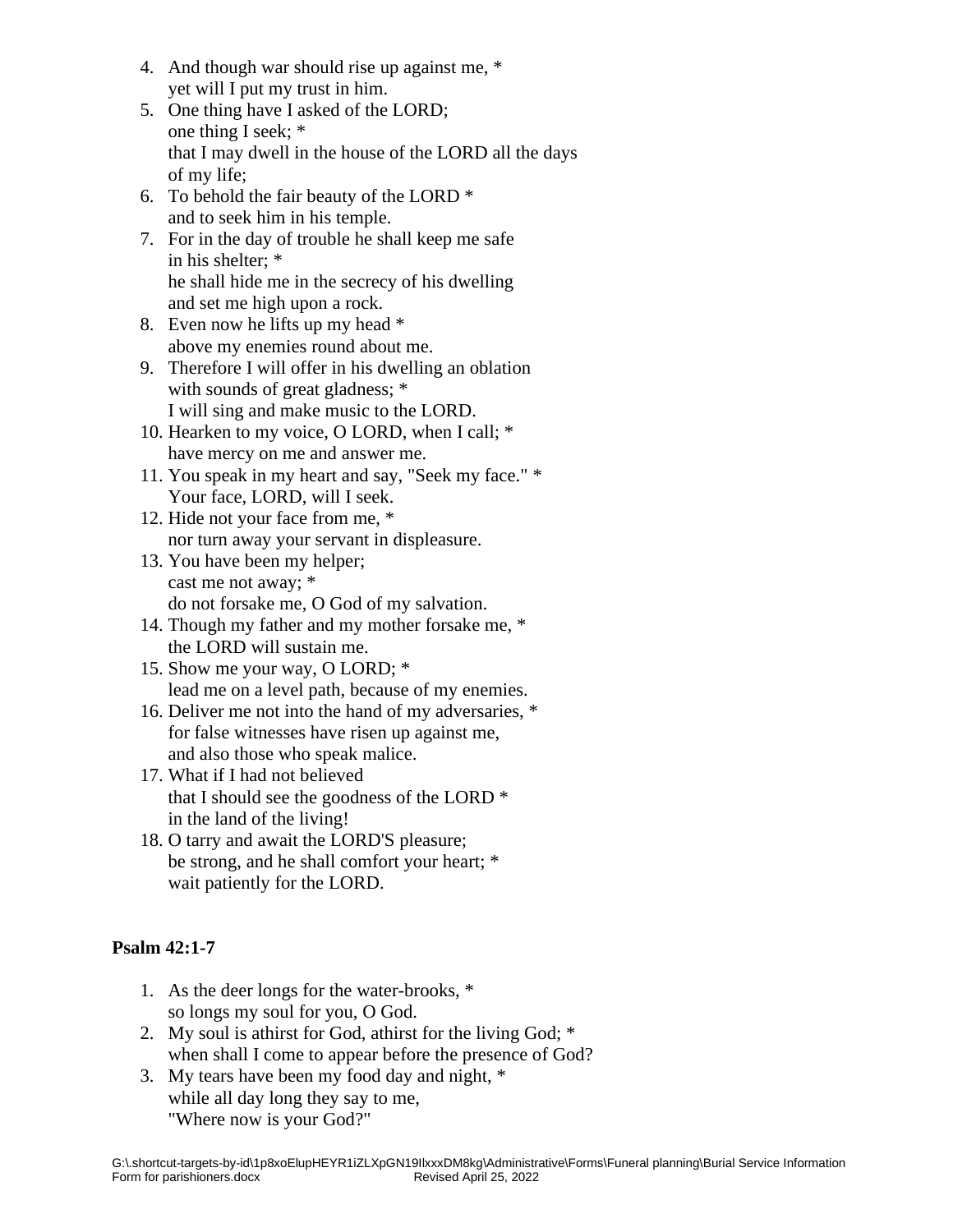- 4. I pour out my soul when I think on these things: \* how I went with the multitude and led them into the house of God,
- 5. With the voice of praise and thanksgiving, \* among those who keep holy-day.
- 6. Why are you so full of heaviness, O my soul? \* and why are you so disquieted within me?
- 7. Put your trust in God; \* for I will yet give thanks to him, who is the help of my countenance, and my God.

# **Psalm 46**

- 1. God is our refuge and strength, \* a very present help in trouble.
- 2. Therefore we will not fear, though the earth be moved, \* and though the mountains be toppled into the depths of the sea;
- 3. Though its waters rage and foam, \* and though the mountains tremble at its tumult.
- 4. The LORD of hosts is with us; \* the God of Jacob is our stronghold.
- 5. There is a river whose streams make glad the city of God, \* the holy habitation of the Most High.
- 6. God is in the midst of her; she shall not be overthrown; \* God shall help her at the break of day.
- 7. The nations make much ado, and the kingdoms are shaken; \* God has spoken, and the earth shall melt away.
- 8. The LORD of hosts is with us; \* the God of Jacob is our stronghold.
- 9. Come now and look upon the works of the LORD, \* what awesome things he has done on earth.
- 10. It is he who makes war to cease in all the world; \* he breaks the bow, and shatters the spear, and burns the shields with fire.
- 11. "Be still, then, and know that I am God; \* I will be exalted among the nations; I will be exalted in the earth."
- 12. The LORD of hosts is with us; \* the God of Jacob is our stronghold.

# **Psalm 90:1-12**

- 1. Lord, you have been our refuge \* from one generation to another.
- 2. Before the mountains were brought forth, or the land and the earth were born, \* from age to age you are God.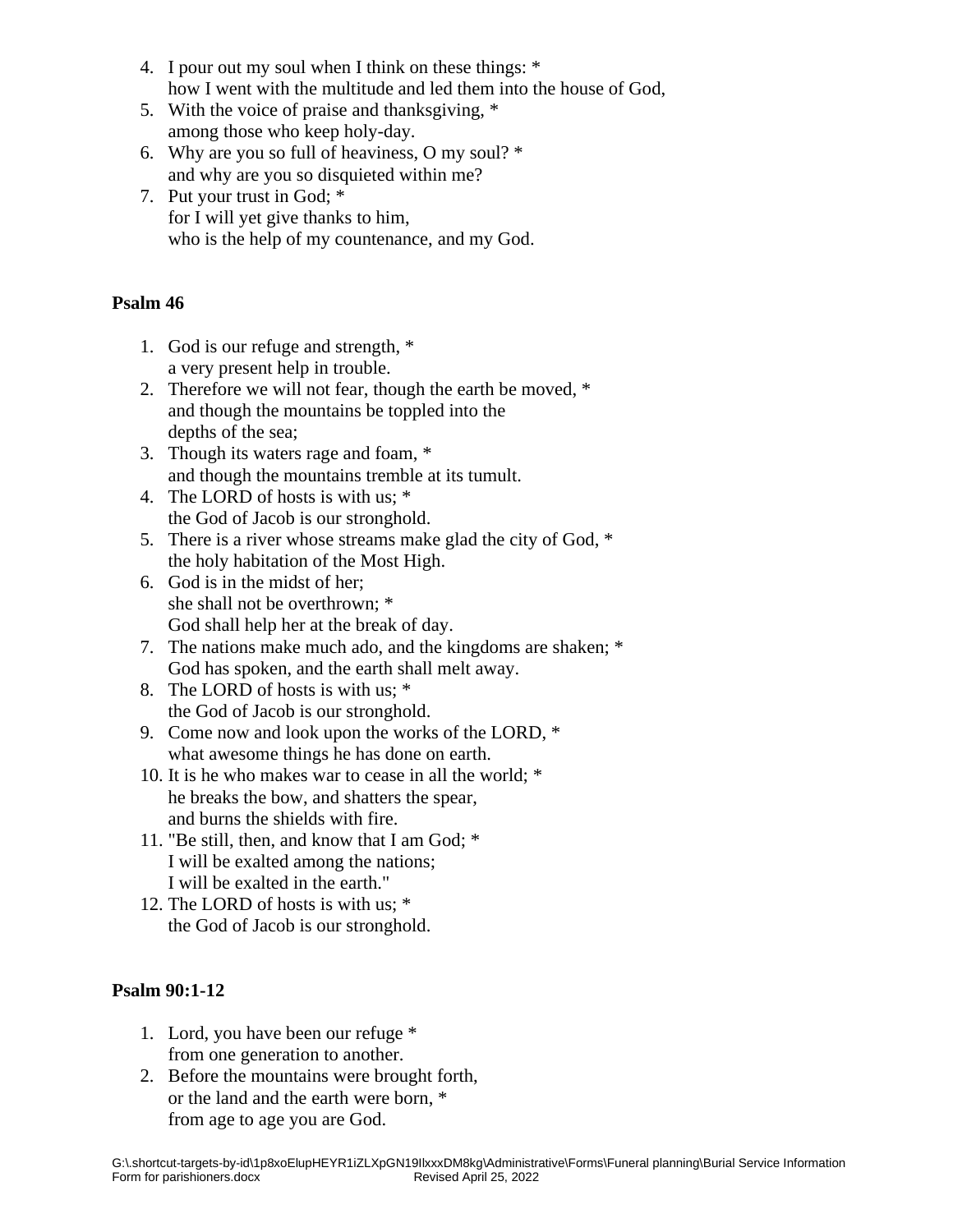- 3. You turn us back to the dust and say, \* "Go back, O child of earth."
- 4. For a thousand years in your sight are like yesterday when it is past \* and like a watch in the night.
- 5. You sweep us away like a dream; \* we fade away suddenly like the grass.
- 6. In the morning it is green and flourishes; \* in the evening it is dried up and withered.
- 7. For we consume away in your displeasure; \* we are afraid because of your wrathful indignation.
- 8. Our iniquities you have set before you, \* and our secret sins in the light of your countenance.
- 9. When you are angry, all our days are gone; \* we bring our years to an end like a sigh.
- 10. The span of our life is seventy years, perhaps in strength even eighty; \* yet the sum of them is but labor and sorrow, for they pass away quickly and we are gone.
- 11. Who regards the power of your wrath? \* who rightly fears your indignation?
- 12. So teach us to number our days \* that we may apply our hearts to wisdom.

# **Psalm 106:1-5**

- 1. Hallelujah! Give thanks to the LORD, for he is good,  $*$ for his mercy endures for ever.
- 2. Who can declare the mighty acts of the LORD \* or show forth all his praise?
- 3. Happy are those who act with justice \* and always do what is right!
- 4. Remember me, O LORD, with the favor you have for your people, \* and visit me with your saving help;
- 5. That I may see the prosperity of your elect and be glad with the gladness of your people, \* that I may glory with your inheritance.

# **Psalm 116**

- 1. I love the LORD, because he has heard the voice of my supplication, \* because he has inclined his ear to me whenever I called upon him.
- 2. The cords of death entangled me; the grip of the grave took hold of me; \* I came to grief and sorrow.
- 3. Then I called upon the Name of the LORD: \* "O LORD, I pray you, save my life."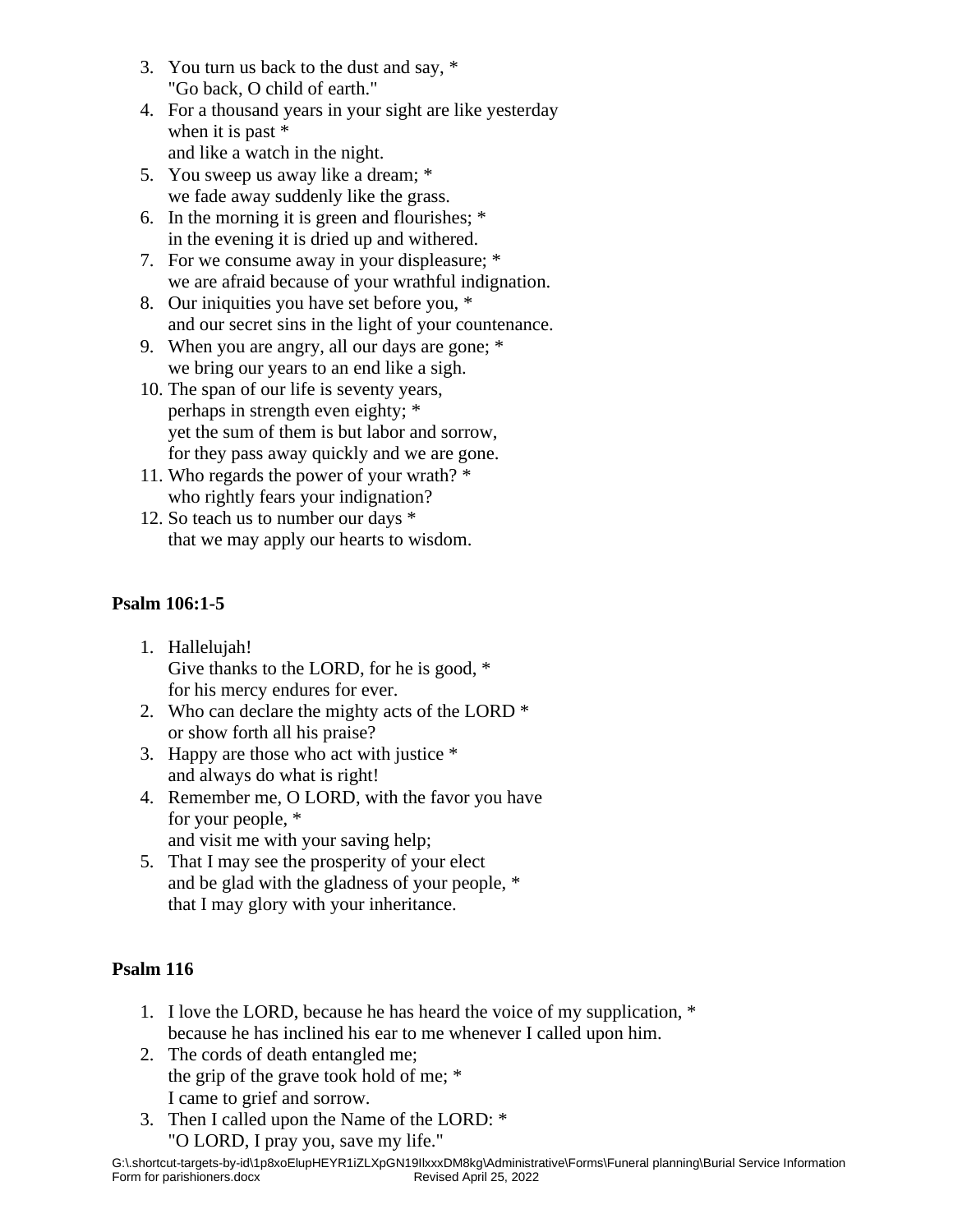- 4. Gracious is the LORD and righteous; \* our God is full of compassion.
- 5. The LORD watches over the innocent; \* I was brought very low, and he helped me.
- 6. Turn again to your rest, O my soul, \* for the LORD has treated you well.
- 7. For you have rescued my life from death, \* my eyes from tears, and my feet from stumbling.
- 8. I will walk in the presence of the LORD \* in the land of the living.
- 9. I believed, even when I said, "I have been brought very low." \* In my distress I said, "No one can be trusted."
- 10. How shall I repay the LORD \* for all the good things he has done for me?
- 11. I will lift up the cup of salvation \* and call upon the Name of the LORD.
- 12. I will fulfill my vows to the LORD \* in the presence of all his people.
- 13. Precious in the sight of the LORD \* is the death of his servants.
- 14. O LORD, I am your servant; \* I am your servant and the child of your handmaid; you have freed me from my bonds.
- 15. I will offer you the sacrifice of thanksgiving \* and call upon the Name of the LORD.
- 16. I will fulfill my vows to the LORD \* in the presence of all his people,
- 17. In the courts of the LORD'S house, \* in the midst of you, O Jerusalem. Hallelujah!

# **Psalm 139:1-11**

- 1. LORD, you have searched me out and known me; \* you know my sitting down and my rising up; you discern my thoughts from afar.
- 2. You trace my journeys and my resting-places \* and are acquainted with all my ways.
- 3. Indeed, there is not a word on my lips, \* but you, O LORD, know it altogether.
- 4. You press upon me behind and before \* and lay your hand upon me.
- 5. Such knowledge is too wonderful for me; \* it is so high that I cannot attain to it.
- 6. Where can I go then from your Spirit? \* where can I flee from your presence?
- 7. If I climb up to heaven, you are there; \* if I make the grave my bed, you are there also.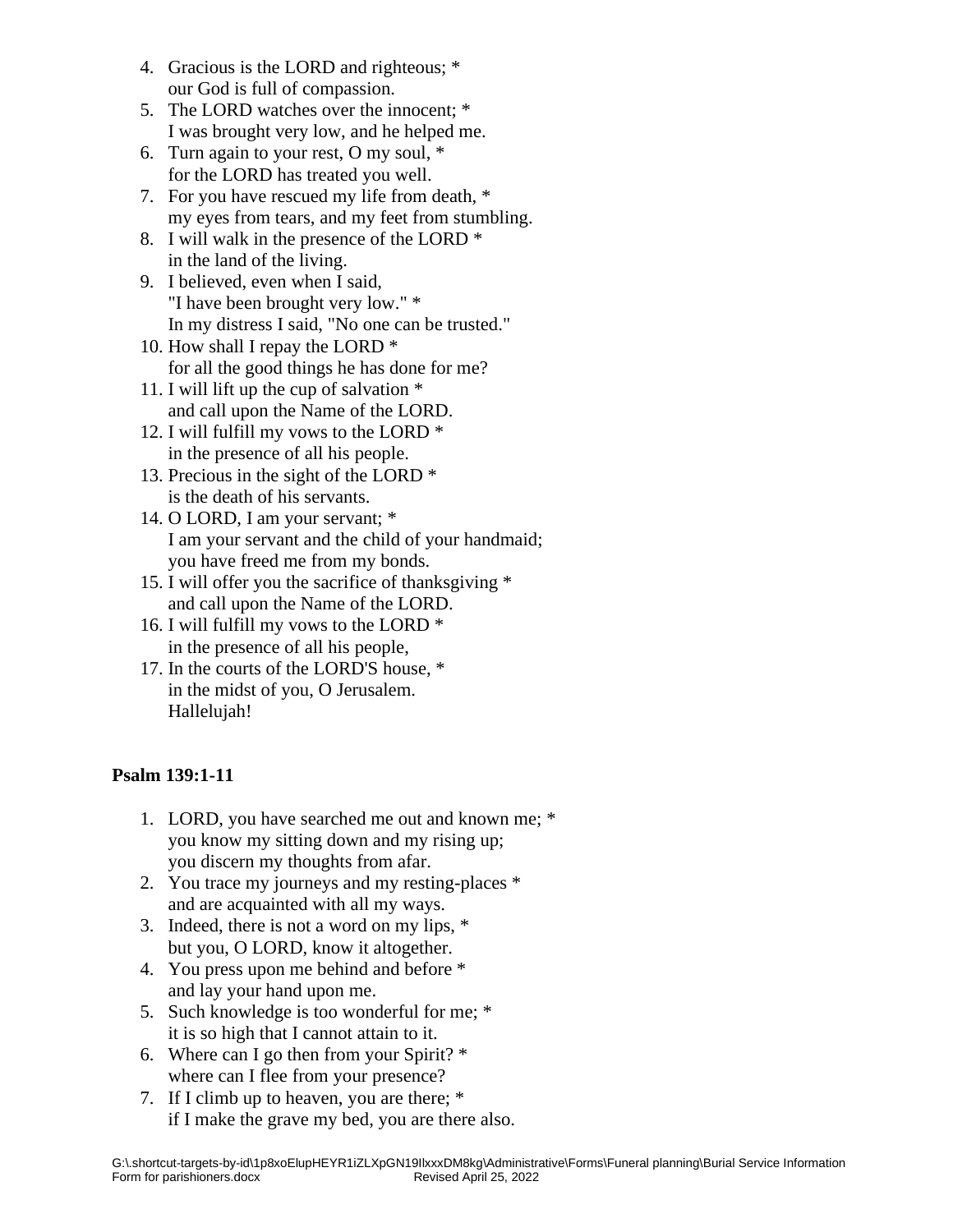- 8. If I take the wings of the morning \* and dwell in the uttermost parts of the sea,
- 9. Even there your hand will lead me \* and your right hand hold me fast.
- 10. If I say, "Surely the darkness will cover me, \* and the light around me turn to night,"
- 11. Darkness is not dark to you; the night is as bright as the day; \* darkness and light to you are both alike.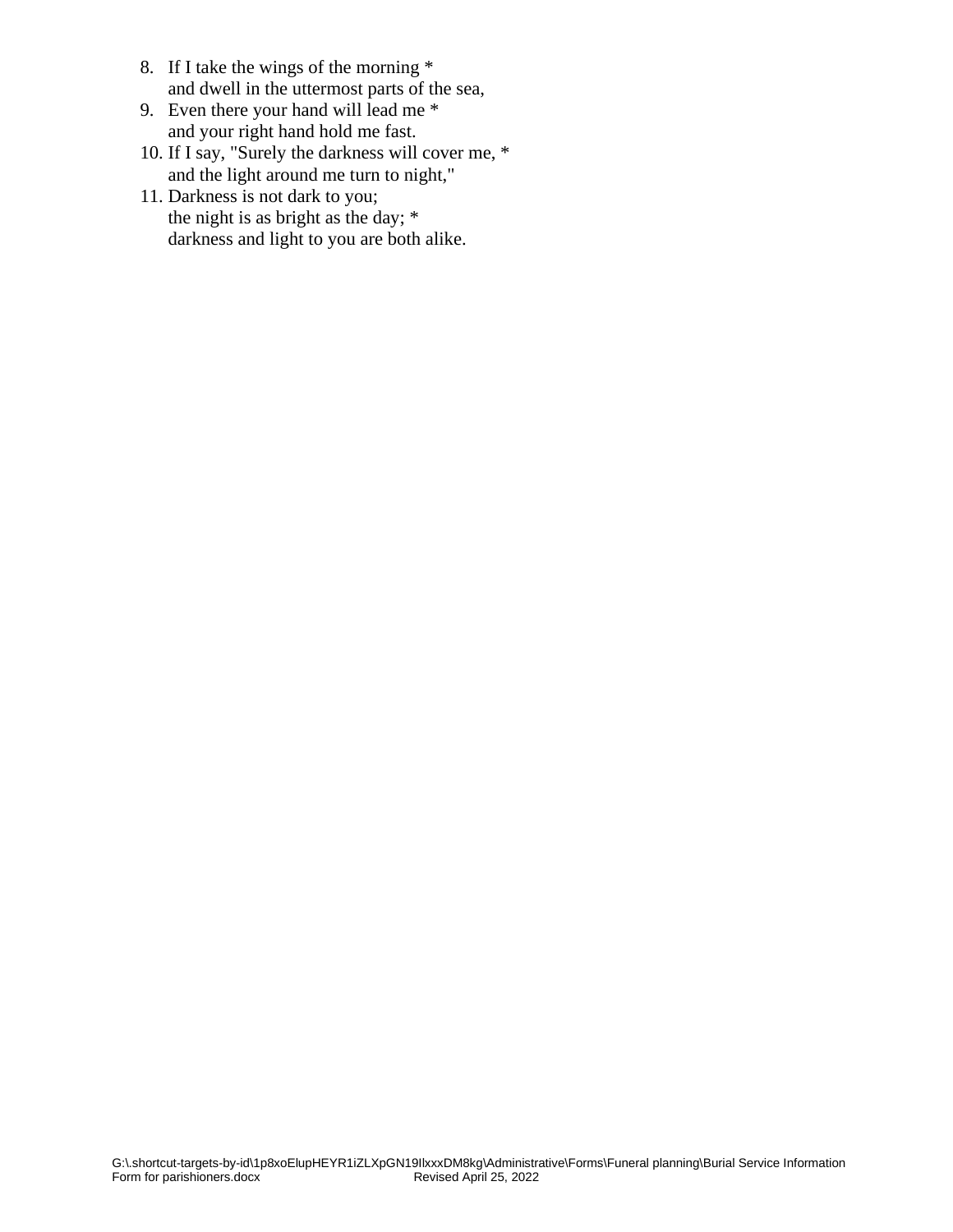### *Suggested New Testament Readings*

#### **Romans 8:14-19, 34-35, 37-39**

For all who are led by the Spirit of God are children of God. For you did not receive a spirit of slavery to fall back into fear, but you have received a spirit of adoption. When we cry, 'Abba! Father!' it is that very Spirit bearing witness with our spirit that we are children of God, and if children, then heirs, heirs of God and joint heirs with Christ—if, in fact, we suffer with him so that we may also be glorified with him.

I consider that the sufferings of this present time are not worth comparing with the glory about to be revealed to us. For the creation waits with eager longing for the revealing of the children of God; Who is to condemn? It is Christ Jesus, who died, yes, who was raised, who is at the right hand of God, who indeed intercedes for us. Who will separate us from the love of Christ? Will hardship, or distress, or persecution, or famine, or nakedness, or peril, or sword?

No, in all these things we are more than conquerors through him who loved us. For I am convinced that neither death, nor life, nor angels, nor rulers, nor things present, nor things to come, nor powers, nor height, nor depth, nor anything else in all creation, will be able to separate us from the love of God in Christ Jesus our Lord.

### **1 Corinthians 15:20-26, 35-38, 42-44, 53-58**

But in fact Christ has been raised from the dead, the first fruits of those who have died. For since death came through a human being, the resurrection of the dead has also come through a human being; for as all die in Adam, so all will be made alive in Christ. But each in his own order: Christ the first fruits, then at his coming those who belong to Christ. Then comes the end, when he hands over the kingdom to God the Father, after he has destroyed every ruler and every authority and power. For he must reign until he has put all his enemies under his feet. The last enemy to be destroyed is death.

But someone will ask, 'How are the dead raised? With what kind of body do they come?' Fool! What you sow does not come to life unless it dies. And as for what you sow, you do not sow the body that is to be, but a bare seed, perhaps of wheat or of some other grain. But God gives it a body as he has chosen, and to each kind of seed its own body.

So it is with the resurrection of the dead. What is sown is perishable, what is raised is imperishable. It is sown in dishonor, it is raised in glory. It is sown in weakness, it is raised in power. It is sown a physical body, it is raised a spiritual body. If there is a physical body, there is also a spiritual body. For this perishable body must put on imperishability, and this mortal body must put on immortality. When this perishable body puts on imperishability, and this mortal body puts on immortality, then the saying that is written will be fulfilled:

'Death has been swallowed up in victory.'

'Where, O death, is your victory?

Where, O death, is your sting?'

The sting of death is sin, and the power of sin is the law. But thanks be to God, who gives us the victory through our Lord Jesus Christ.

Therefore, my beloved, be steadfast, immovable, always excelling in the work of the Lord, because you know that in the Lord your labor is not in vain.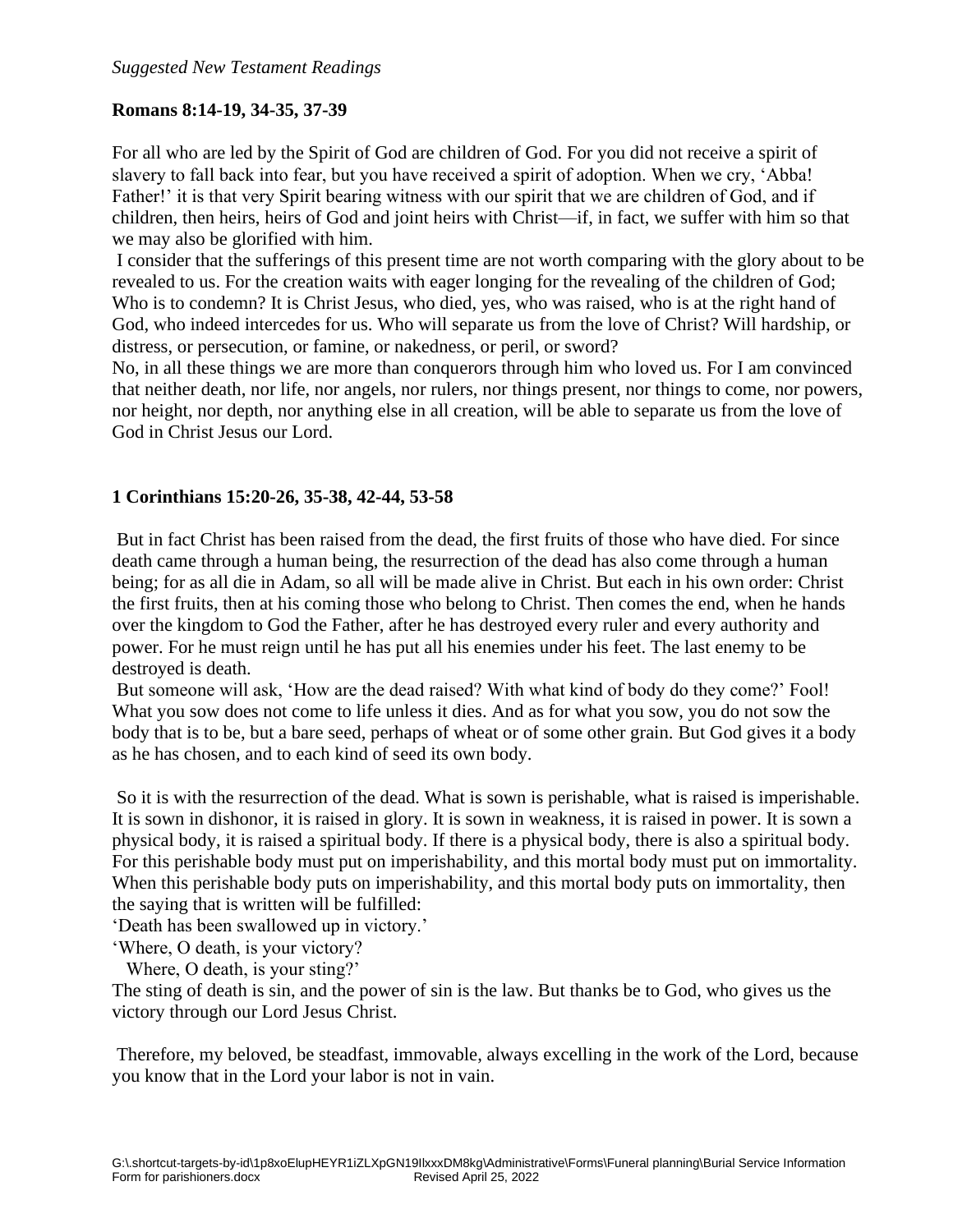# **2 Corinthians 4:16-5:9**

So we do not lose heart. Even though our outer nature is wasting away, our inner nature is being renewed day by day. For this slight momentary affliction is preparing us for an eternal weight of glory beyond all measure, because we look not at what can be seen but at what cannot be seen; for what can be seen is temporary, but what cannot be seen is eternal.

For we know that if the earthly tent we live in is destroyed, we have a building from God, a house not made with hands, eternal in the heavens. For in this tent we groan, longing to be clothed with our heavenly dwelling— if indeed, when we have taken it off we will not be found naked. For while we are still in this tent, we groan under our burden, because we wish not to be unclothed but to be further clothed, so that what is mortal may be swallowed up by life. He who has prepared us for this very thing is God, who has given us the Spirit as a guarantee.

So we are always confident; even though we know that while we are at home in the body we are away from the Lord— for we walk by faith, not by sight. Yes, we do have confidence, and we would rather be away from the body and at home with the Lord. So whether we are at home or away, we make it our aim to please him.

# **1 John 3:1-2**

See what love the Father has given us, that we should be called children of God; and that is what we are. The reason the world does not know us is that it did not know him. Beloved, we are God's children now; what we will be has not yet been revealed. What we do know is this: when he is revealed, we will be like him, for we will see him as he is.

# **Revelation 7:9-17**

After this I looked, and there was a great multitude that no one could count, from every nation, from all tribes and peoples and languages, standing before the throne and before the Lamb, robed in white, with palm branches in their hands. They cried out in a loud voice, saying,

'Salvation belongs to our God who is seated on the throne, and to the Lamb!'

And all the angels stood around the throne and around the elders and the four living creatures, and they fell on their faces before the throne and worshipped God, singing,

'Amen! Blessing and glory and wisdom and thanksgiving and honor and power and might be to our God for ever and ever! Amen.'

Then one of the elders addressed me, saying, 'Who are these, robed in white, and where have they come from?' I said to him, 'Sir, you are the one that knows.' Then he said to me, 'These are they who have come out of the great ordeal; they have washed their robes and made them white in the blood of the Lamb.

For this reason they are before the throne of God, and worship him day and night within his temple, and the one who is seated on the throne will shelter them. They will hunger no more, and thirst no more; the sun will not strike them, nor any scorching heat; for the Lamb at the center of the throne will be their shepherd, and he will guide them to springs of the water of life, and God will wipe away every tear from their eyes.'